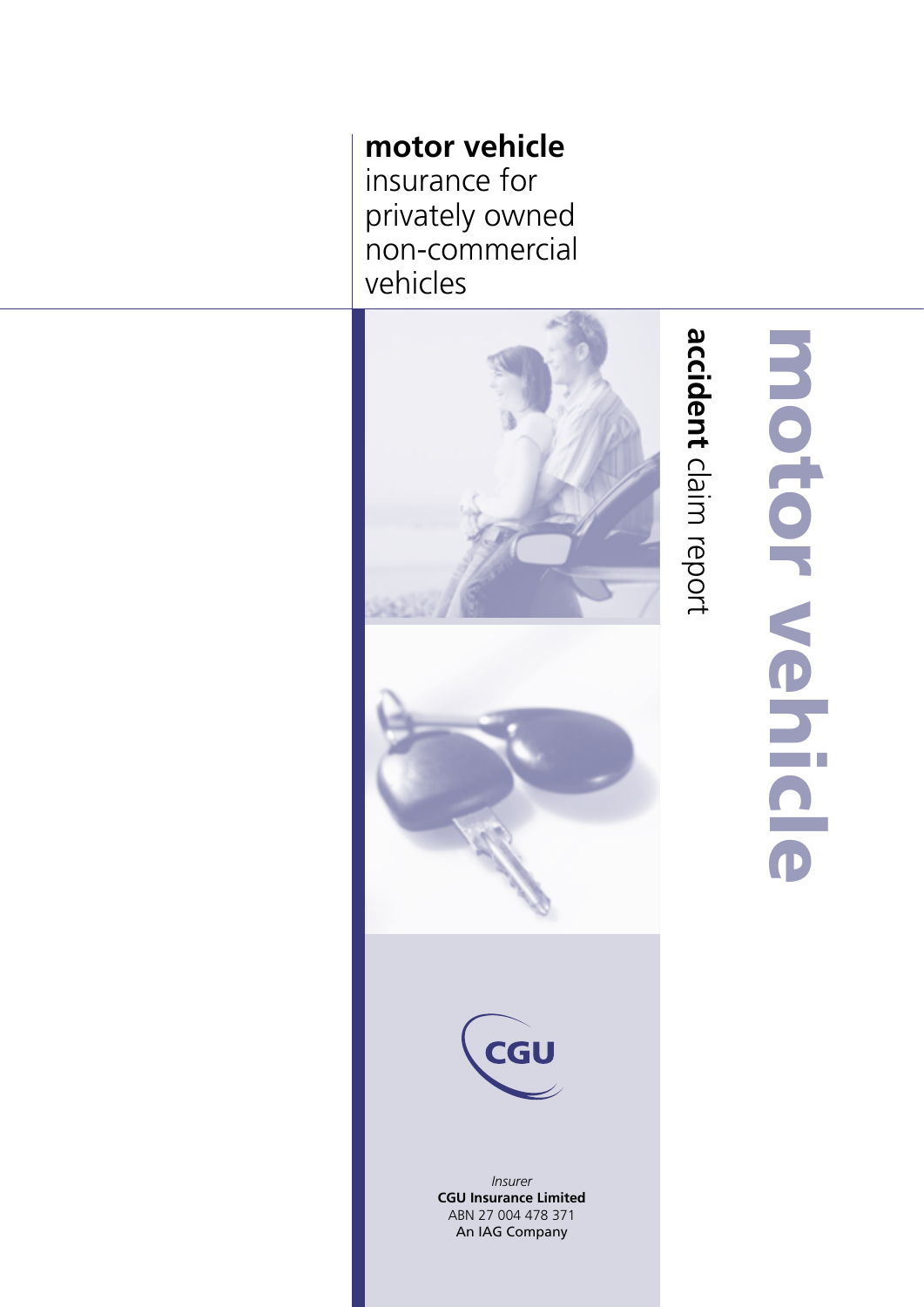## **Please retain this page for your information**

# **About your claim**

- Please obtain one quotation for the repair of your vehicle from a reputable repairer of your choice. The repairer will then contact us to arrange an assessment of your vehicle.
- If you do not have a repairer, you are welcome to contact our claims units on the number listed below to obtain a list of Preferred Repairers in your area.
- For most claims we will check the damage and have repairs authorised and paid for.
- In certain circumstances, we may request a second quotation be obtained.
- If someone else involved in the accident contacts you about a claim, or for information, refer the person to your local CGU Insurance office.
- If you receive a writ or summons, or anything else from a legal firm, forward it to us immediately.
- We need to handle everything related to your claim.
- Please refer to your policy booklet for more information about how your claim will be handled.
- We may need to get a police report.
- ◆ If you have any questions about your claim, please contact your local CGU Insurance office. The telephone numbers are:

| <b>Adelaide</b>  | $(08)$ 8405 6300 | Perth           | (08) 9254 3600           |
|------------------|------------------|-----------------|--------------------------|
| <b>Brisbane</b>  | (07) 3135 1900   | Sydney          | (02) 8224 4000           |
| Launceston       | $(03)$ 6345 3500 | <b>Ballarat</b> | (03) 5329 4100           |
| <b>Melbourne</b> | $(03)$ 9601 8222 |                 | Newcastle (02) 4935 7100 |

# **How you can resolve a dispute with us**

Our dispute resolution system is free and works like this:

- **1.** Please advise the staff at your local CGU Insurance office (phone numbers above) if you are dissatisfied with:
	- our decision on your claim,
	- our handling of your claim,
	- the services of our loss adjuster or investigator.
- **2.** The staff member will try to resolve the problem.
- **3.** If unable to resolve it, the staff member will refer it to the supervisor or manager for attention. A decision concerning your complaint will be made within 15 business days of receipt.
- **4.** If this fails to resolve your problem, you may request that the problem be referred to our internal dispute resolution staff. They will investigate the dispute and try to reach a satisfactory outcome with you, normally within 15 business days of the date you requested a referral.
- **5.** If you do not accept our decision, you may take the problem to the **Insurance Ombudsman Service (IOS)**, for an independent investigation. The IOS can assist with private consumer and some small business type claims.

The telephone number for the Insurance Ombudsman Service is **1300 780 808.**

**More detailed information about this process is available from your local CGU Insurance office.**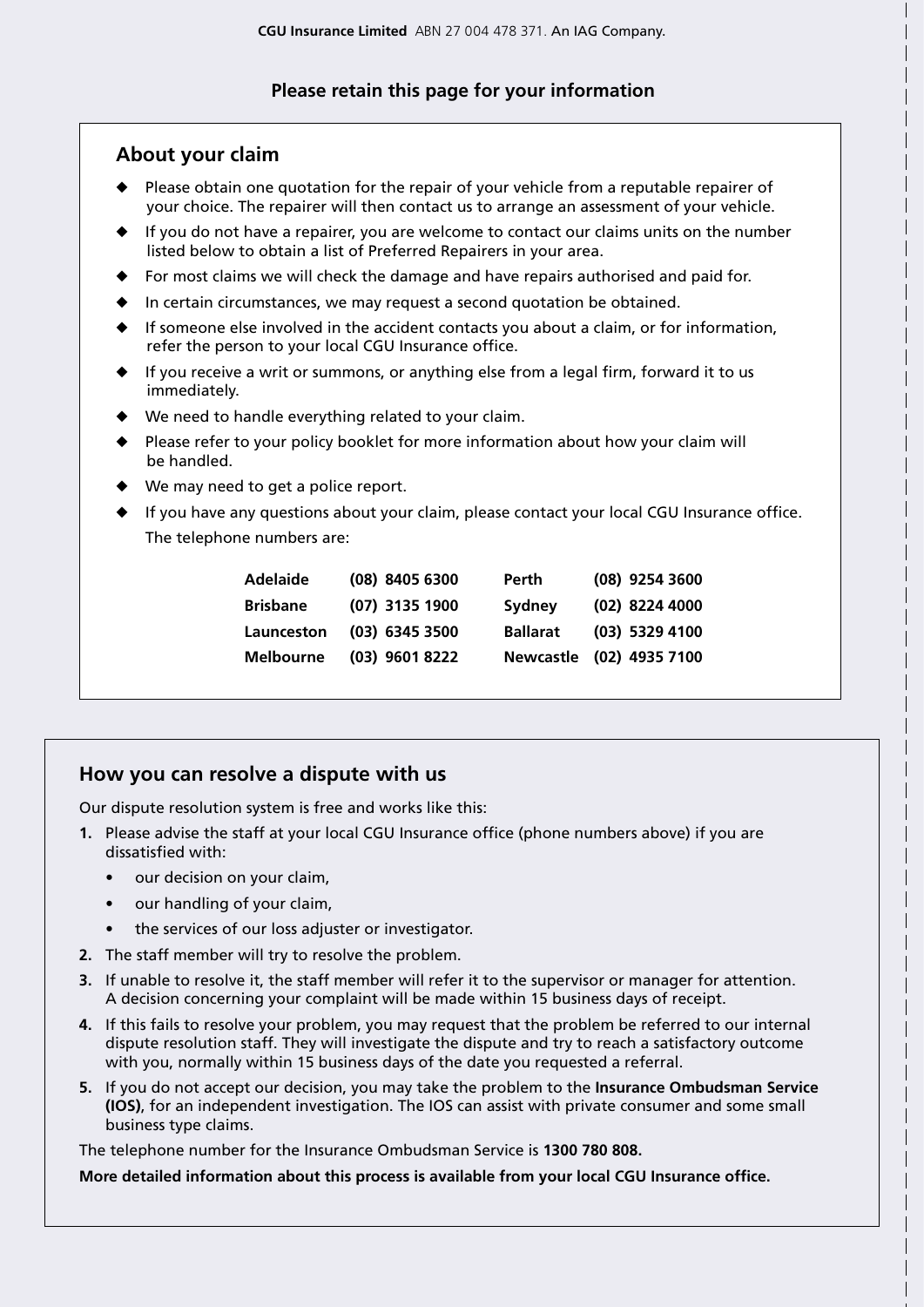# **Car Insurance Claim Report - Accident**

|    | Please answer all questions. This will help us process your claim quickly.<br>Please obtain one quotation for the repair of your vehicle from a reputable repairer of your choice.<br>If you need more space to answer any of the questions, please use a separate sheet of paper.<br>Any attachments will form part of this claim report and the declaration will include them.                                                                                                                                                                                                                                                                                                                          |                                       |
|----|-----------------------------------------------------------------------------------------------------------------------------------------------------------------------------------------------------------------------------------------------------------------------------------------------------------------------------------------------------------------------------------------------------------------------------------------------------------------------------------------------------------------------------------------------------------------------------------------------------------------------------------------------------------------------------------------------------------|---------------------------------------|
|    | <b>Expiry date</b><br>1. Policy number (from your schedule)<br>Alpha<br>distribution di<br>code<br>XS<br>2. Insured (surname, company, partnership, occupation)                                                                                                                                                                                                                                                                                                                                                                                                                                                                                                                                           | Office use only<br><b>MP</b><br>Cause |
|    | Given name(s) of insured<br>Contact person (for company or partnership claims)                                                                                                                                                                                                                                                                                                                                                                                                                                                                                                                                                                                                                            |                                       |
|    | 3. Are you registered for GST purposes?<br>restaurante de la capital de<br>No <sub>1</sub><br>Yes $\blacktriangleright$ What is your ABN?<br>Have you claimed or do you intend to claim an input tax credit on the GST applicable to this policy?<br>Is the amount claimed or intended<br>Specify the percentage<br><b>No</b><br>No<br>Yes $\Box$<br>Yes<br>amount claimed or<br>to be claimed less than 100% of the<br>intended to be claimed<br>GST applicable to the premium?<br>Are you entitled to claim an input tax credit for repairs or replacement of your vehicle?<br>Is the amount claimable less than<br>Specify the percentage<br>No<br>Yes  <br>No<br>Yes $ $<br>amount claimable<br>100%? | %<br>$\%$                             |
|    | 4. Address                                                                                                                                                                                                                                                                                                                                                                                                                                                                                                                                                                                                                                                                                                | Postcode                              |
|    | Facsimile no.<br>5. Private telephone no.<br>Business telephone no.                                                                                                                                                                                                                                                                                                                                                                                                                                                                                                                                                                                                                                       |                                       |
| 6. | Nominated Fleet Owners Only Record codes as advised<br>Division<br>Subsidiary<br>Vehicle type<br>State<br>Odometer                                                                                                                                                                                                                                                                                                                                                                                                                                                                                                                                                                                        | Occupation                            |
|    | <b>Insured vehicle details</b>                                                                                                                                                                                                                                                                                                                                                                                                                                                                                                                                                                                                                                                                            |                                       |
| 7. | Description of the vehicle involved in the accident?<br>Registration or identification no. Engine number<br><b>VIN</b>                                                                                                                                                                                                                                                                                                                                                                                                                                                                                                                                                                                    |                                       |
|    | Name of registered owner<br>Make, model & body type                                                                                                                                                                                                                                                                                                                                                                                                                                                                                                                                                                                                                                                       | Year of manufacture                   |
| 8. | Do you owe money on the vehicle?<br>Lender's name<br><b>No</b><br>Yes                                                                                                                                                                                                                                                                                                                                                                                                                                                                                                                                                                                                                                     | Approximate<br>amount owing<br>\$     |
| 9. | Has the vehicle been modified or converted from the manufacturer's specification or fitted with accessories<br>other than those supplied by the manufacturer?<br>Describe the modifications / accessories<br>No<br>Yes $\blacktriangleright$                                                                                                                                                                                                                                                                                                                                                                                                                                                              |                                       |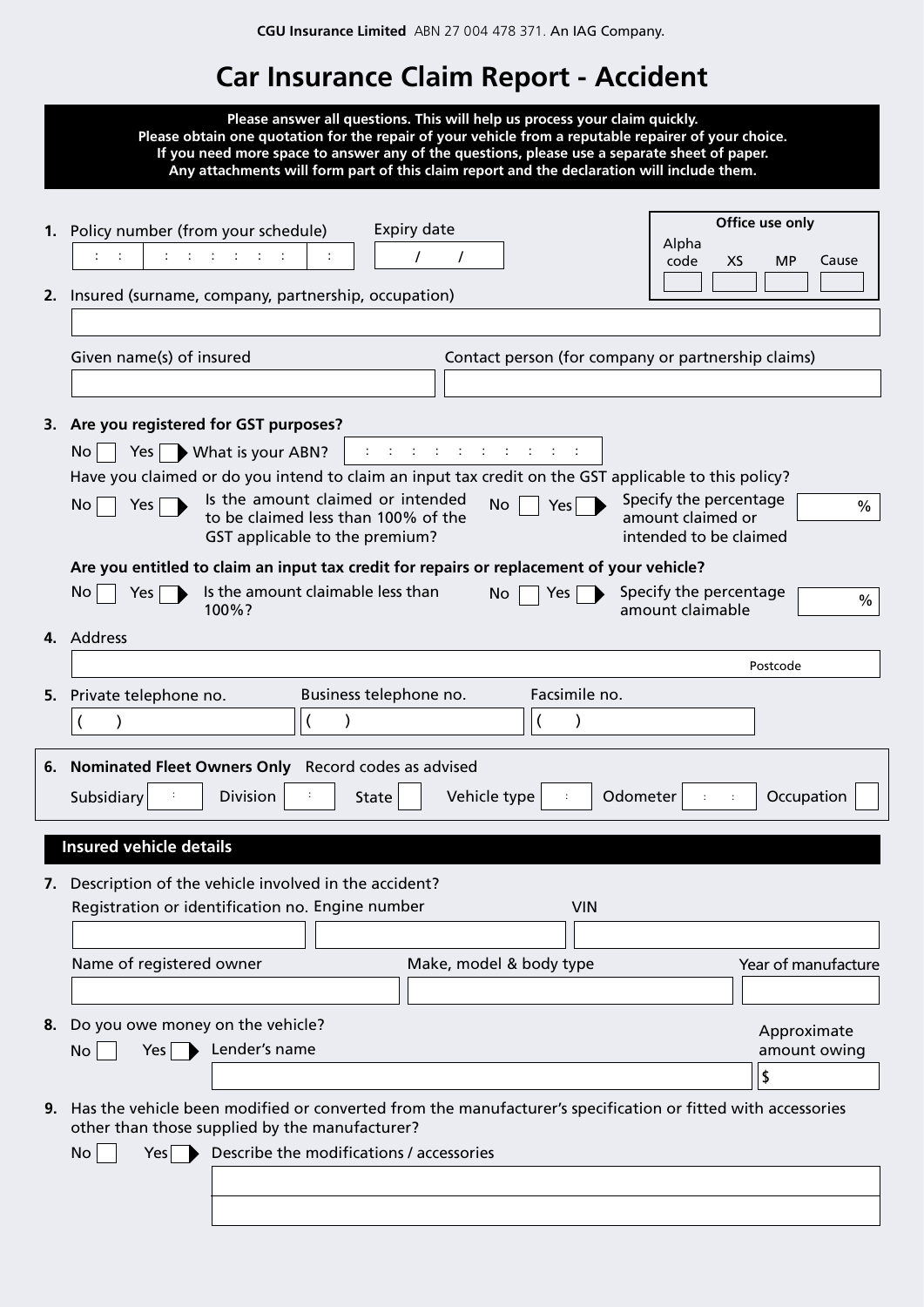| Insured vehicle details (cont'd)                                                                                                                                   |          |  |  |  |  |
|--------------------------------------------------------------------------------------------------------------------------------------------------------------------|----------|--|--|--|--|
| 10. Was there any unrepaired damage to the vehicle before the accident?                                                                                            |          |  |  |  |  |
| Describe the unrepaired damage<br>Yes<br><b>No</b>                                                                                                                 |          |  |  |  |  |
|                                                                                                                                                                    |          |  |  |  |  |
| 11. What were you using the vehicle for at the time of the accident? (e.g. travelling to work, shopping, business use)                                             |          |  |  |  |  |
|                                                                                                                                                                    |          |  |  |  |  |
|                                                                                                                                                                    |          |  |  |  |  |
| <b>Driver details</b>                                                                                                                                              |          |  |  |  |  |
| 12. Who was driving the vehicle when the accident happened?                                                                                                        |          |  |  |  |  |
|                                                                                                                                                                    |          |  |  |  |  |
| Relationship to insured (e.g. son, daughter, employee)                                                                                                             |          |  |  |  |  |
|                                                                                                                                                                    |          |  |  |  |  |
| <b>Address</b>                                                                                                                                                     |          |  |  |  |  |
|                                                                                                                                                                    | Postcode |  |  |  |  |
| Private telephone no.<br>Business telephone no.<br>Facsimile no.                                                                                                   |          |  |  |  |  |
|                                                                                                                                                                    |          |  |  |  |  |
| Was this person driving with the knowledge and consent of the insured?<br>Yes<br>No                                                                                |          |  |  |  |  |
| 13. Did the driver have a current driver's licence for this class of vehicle?                                                                                      |          |  |  |  |  |
| No<br><b>Yes</b><br>Licence no.<br>$\blacksquare$                                                                                                                  |          |  |  |  |  |
| 'P' plates<br>Learner's                                                                                                                                            | Full     |  |  |  |  |
| Date of birth<br>List any restrictions on the licence<br><b>Years licenced</b>                                                                                     |          |  |  |  |  |
| 7                                                                                                                                                                  |          |  |  |  |  |
|                                                                                                                                                                    |          |  |  |  |  |
| 14. Did the driver drink any alcohol, or take any drugs or medication in the 12 hours prior to the accident?                                                       |          |  |  |  |  |
| What did the driver drink or what drugs or medication did the driver take?<br>No<br>Yes                                                                            |          |  |  |  |  |
| How much?<br>When?                                                                                                                                                 |          |  |  |  |  |
|                                                                                                                                                                    |          |  |  |  |  |
|                                                                                                                                                                    |          |  |  |  |  |
| 15. Has the driver been charged with, or convicted of, a motoring offence (other than a parking offence) or been<br>disqualified from driving in the past 5 years? |          |  |  |  |  |
| State the details<br>Yes<br>No                                                                                                                                     |          |  |  |  |  |
|                                                                                                                                                                    |          |  |  |  |  |
|                                                                                                                                                                    |          |  |  |  |  |
| 16. Has the driver been charged with, or convicted of, any criminal offences in the past 10 years?                                                                 |          |  |  |  |  |
| State the reasons<br>No<br><b>Yes</b>                                                                                                                              |          |  |  |  |  |
|                                                                                                                                                                    |          |  |  |  |  |
| 17. Has the driver had insurance refused or cancelled, had a renewal refused or had special conditions imposed by                                                  |          |  |  |  |  |
| an insurer?                                                                                                                                                        |          |  |  |  |  |
| State the reasons<br>No<br>Yes                                                                                                                                     |          |  |  |  |  |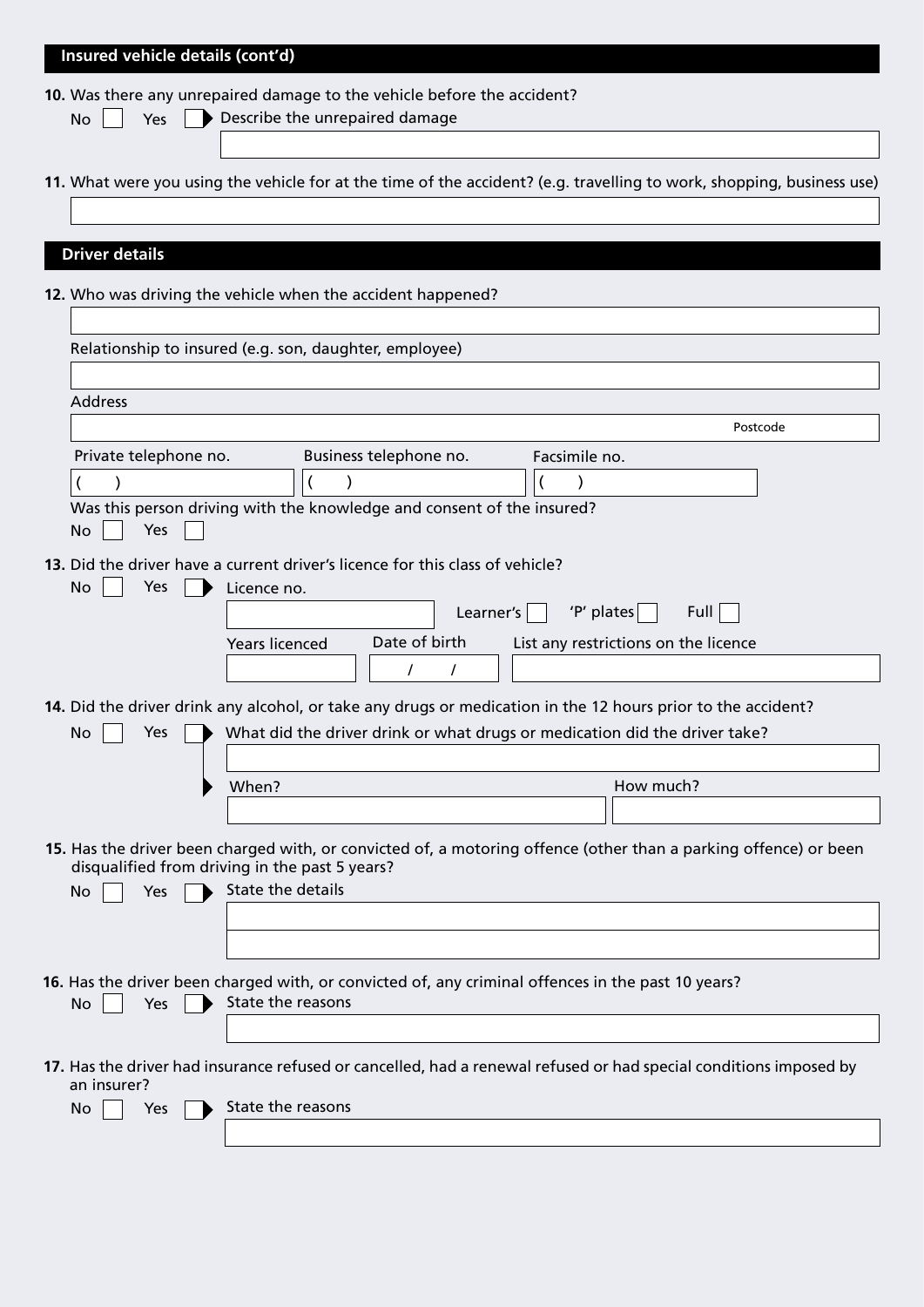| a car, in the past 5 years?                                                                          | 18. Has the driver been involved in a car accident, or claimed against an insurance company for damage to             |
|------------------------------------------------------------------------------------------------------|-----------------------------------------------------------------------------------------------------------------------|
| Yes   Complete details below<br><b>No</b>                                                            |                                                                                                                       |
| Full name of person                                                                                  | Date of occurrence Brief details (e.g. hit other car in rear)                                                         |
| $\prime$<br>$\prime$                                                                                 |                                                                                                                       |
|                                                                                                      | Your insurance company's name                                                                                         |
| Was a claim submitted to your insurance company? No                                                  | Yes                                                                                                                   |
|                                                                                                      |                                                                                                                       |
| <b>Accident details</b>                                                                              |                                                                                                                       |
| 19. When did the accident happen?                                                                    |                                                                                                                       |
| Date<br>Time<br>a.m.                                                                                 |                                                                                                                       |
| $\prime$<br>p.m.                                                                                     |                                                                                                                       |
| 20. Where did the accident happen? Please also provide a street directory map reference if possible. |                                                                                                                       |
|                                                                                                      |                                                                                                                       |
|                                                                                                      |                                                                                                                       |
| 21. How did the accident happen?                                                                     |                                                                                                                       |
|                                                                                                      | Describe in detail the circumstances leading up to the accident and how the accident happened. It is important        |
| you feel is at fault and why.                                                                        | to be as accurate as you can. Please tell us all the facts, even if they are not in your favour. Tell us which driver |
|                                                                                                      |                                                                                                                       |
|                                                                                                      |                                                                                                                       |
|                                                                                                      |                                                                                                                       |
|                                                                                                      |                                                                                                                       |
|                                                                                                      |                                                                                                                       |
|                                                                                                      |                                                                                                                       |
|                                                                                                      |                                                                                                                       |
| 22. Was a trailer being towed at the time of the accident? $N_{\text{O}}$                            | <b>Registration number</b><br>Type of trailer<br>Yes                                                                  |
|                                                                                                      |                                                                                                                       |
| 23. Did the accident happen at, or near:                                                             |                                                                                                                       |
| <b>No</b><br>Yes<br>(a) Traffic lights?                                                              | Indicate the colour of the traffic light facing the:                                                                  |
|                                                                                                      | Insured driver -<br>Amber<br>Red<br>Green<br>Other driver -<br>Amber<br>Green<br>Red                                  |
| (b) Stop or Give Way sign?<br>No.<br><b>Yes</b>                                                      | Indicate the type of sign facing the:                                                                                 |
|                                                                                                      | Insured driver -<br>Stop sign<br>Give Way sign                                                                        |
|                                                                                                      | Give Way sign<br>Stop sign<br>Other driver -                                                                          |
| 24. What were the road conditions at the time of the accident?                                       |                                                                                                                       |
| (a) Sealed roadway Wet<br>Dry                                                                        | (b) Unsealed roadway<br>Wet<br>Dry                                                                                    |
| What were the weather conditions at the time of the accident?                                        |                                                                                                                       |
| Fine<br>Overcast<br>Raining                                                                          | Other weather conditions<br>Hail<br>Storm                                                                             |
| What vehicle lights were in use?                                                                     | What signals were given?                                                                                              |
|                                                                                                      |                                                                                                                       |
| By the other driver<br>By you                                                                        | By the other driver<br>By you                                                                                         |
| 25. At the time of the accident what was the approximate speed before braking of the:                |                                                                                                                       |
| km/h<br>(b) Other vehicle<br>(a) Insured vehicle                                                     | km/h                                                                                                                  |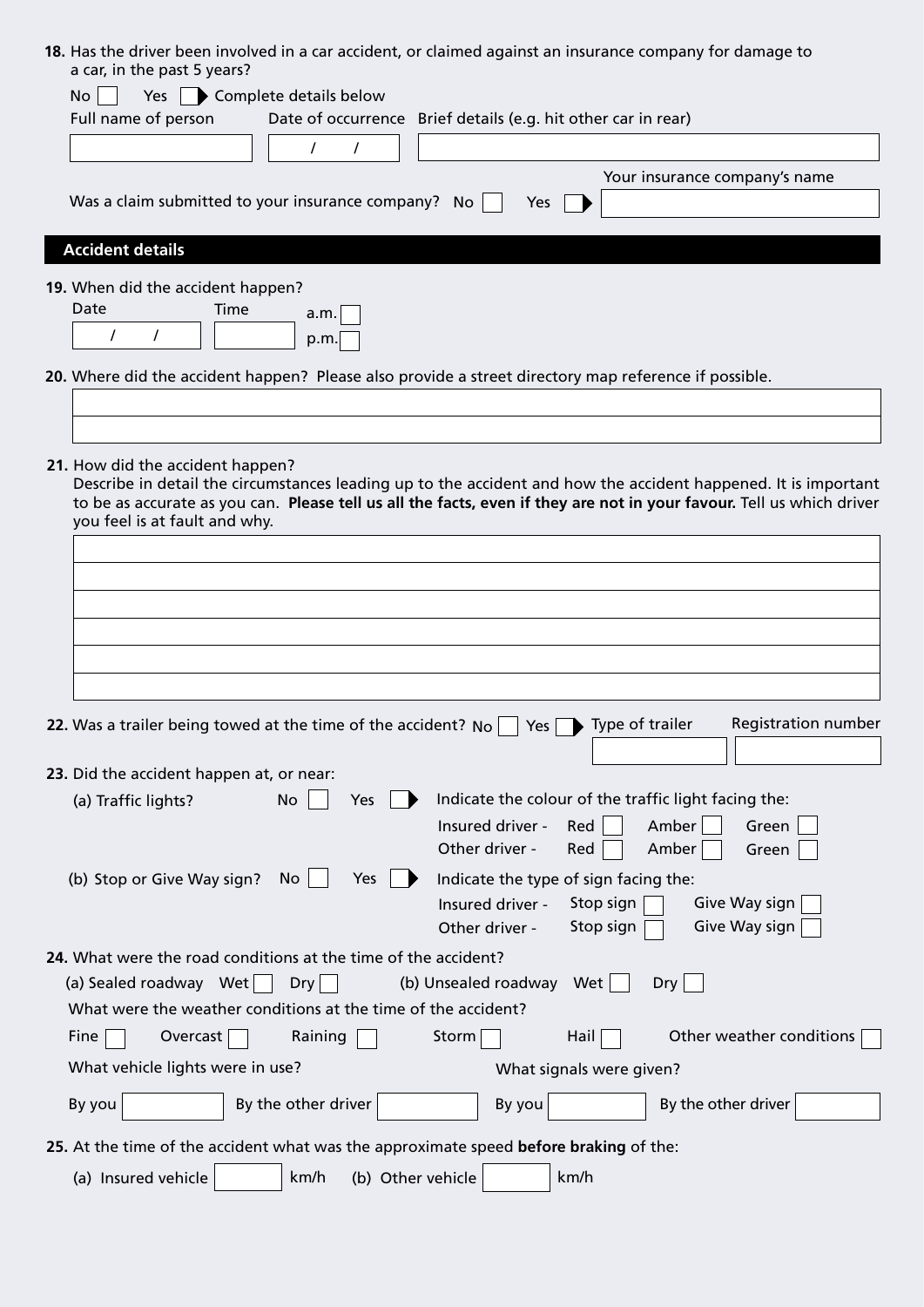### **Accident details (cont'd)**

**26.** Using the symbols below draw a diagram of the accident scene showing the position of all vehicles. Indicate by arrows the direction in which the vehicles were travelling, the names of the streets and the north point of the compass. Please identify any other vehicles involved as '2', '3', '4' etc. It is important that the sketch be as accurate and as detailed as possible as it may be used in legal proceedings.

| $\longrightarrow$ | Your vehicle Other vehicle<br>2 | Pedestrian, Cyclist etc. | Road<br>$\overline{\phantom{0}}$ | Stop sign | Give way sign | Lights |  |
|-------------------|---------------------------------|--------------------------|----------------------------------|-----------|---------------|--------|--|
|                   |                                 |                          |                                  |           |               |        |  |
|                   |                                 |                          |                                  |           |               |        |  |
|                   |                                 |                          |                                  |           |               |        |  |

**27.** On this diagram please shade the areas damaged in the accident.



**28.** If we wish to inspect the vehicle, whom do we contact and where will the vehicle be?

| Name of person |                                                                                                                                                |  | Telephone no. |                                         |
|----------------|------------------------------------------------------------------------------------------------------------------------------------------------|--|---------------|-----------------------------------------|
|                |                                                                                                                                                |  |               |                                         |
|                | Address where the vehicle is being kept                                                                                                        |  |               |                                         |
|                |                                                                                                                                                |  |               | Postcode                                |
|                | <b>Other vehicle(s) details</b><br>Please provide information about the other vehicle(s), even if they were not damaged. This will help in our |  |               |                                         |
|                | investigation. If additional vehicles were involved, attach details of those vehicles on a separate sheet.                                     |  |               |                                         |
|                | 29. Owner's details (Vehicle 2)                                                                                                                |  |               |                                         |
| Full name      |                                                                                                                                                |  | Telephone no. |                                         |
|                |                                                                                                                                                |  |               |                                         |
| <b>Address</b> |                                                                                                                                                |  |               |                                         |
|                |                                                                                                                                                |  |               | Postcode                                |
|                | Owner's insurance company                                                                                                                      |  |               |                                         |
|                |                                                                                                                                                |  |               |                                         |
|                | Make, model & body type                                                                                                                        |  |               | Registration number Year of manufacture |
|                |                                                                                                                                                |  |               |                                         |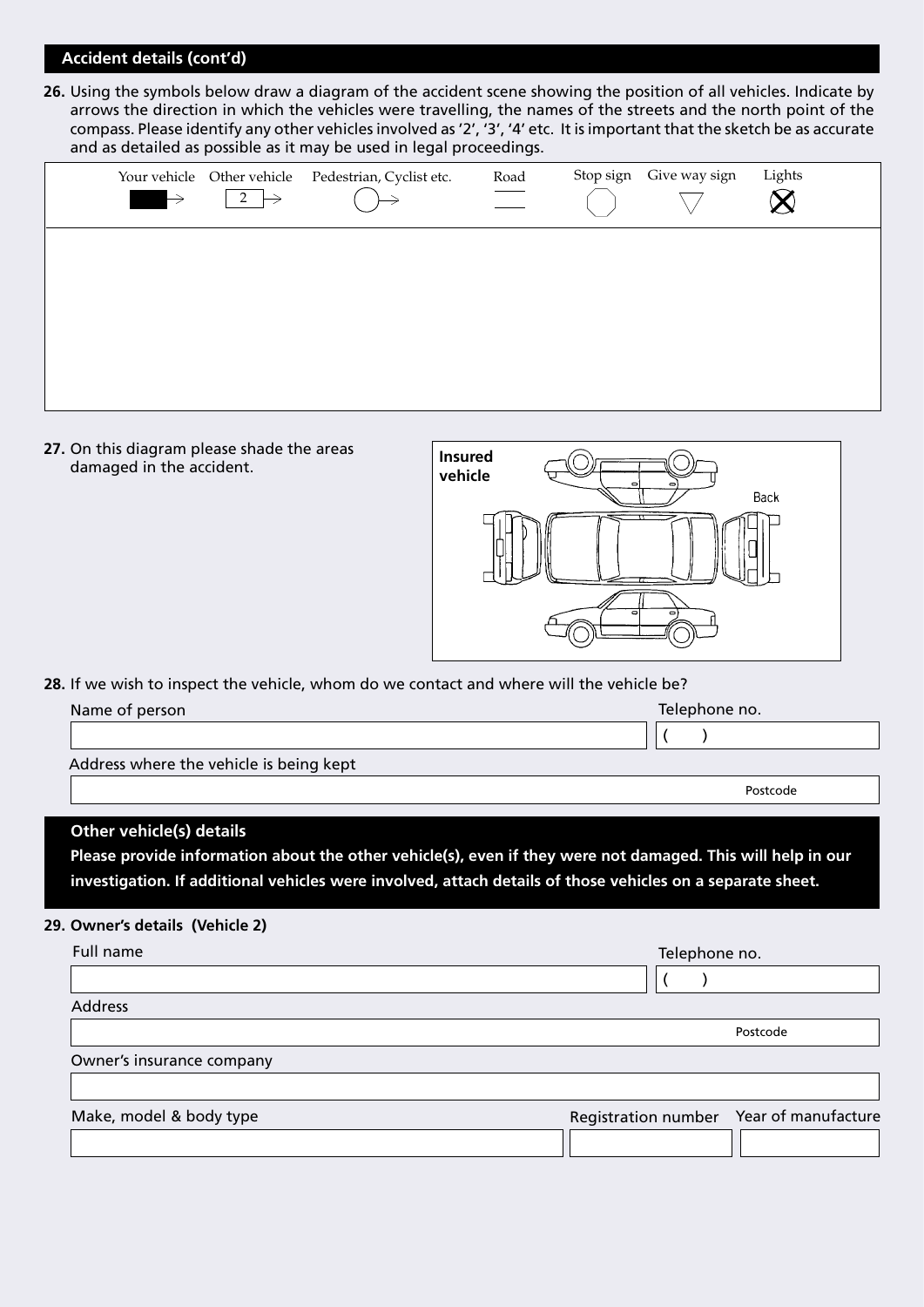### **Driver's details (Vehicle 2)**

| Full name                |               | Telephone no. |
|--------------------------|---------------|---------------|
|                          |               |               |
| Address                  |               |               |
|                          |               | Postcode      |
| Licence number of driver | Date of birth |               |

**30.** Please shade the damaged areas of the **other** vehicle(s) damaged in the accident



**31.** As a result of the accident, was there any other property damaged (e.g. fences, telephone poles)?

| Provide details (including name and address of owner)<br><b>No</b><br>Yes                         |                         |
|---------------------------------------------------------------------------------------------------|-------------------------|
|                                                                                                   |                         |
|                                                                                                   |                         |
|                                                                                                   |                         |
|                                                                                                   |                         |
| 32. Were there any witnesses to the accident?                                                     |                         |
| Please complete the details below<br>Yes<br>No.                                                   |                         |
| <b>Witness No. 1</b>                                                                              |                         |
| Full name                                                                                         | Telephone no.           |
|                                                                                                   |                         |
| <b>Address</b>                                                                                    |                         |
|                                                                                                   | Postcode                |
| Type of witness: Passenger in - insured's vehicle<br>$-$ other vehicle                            | Independent eye witness |
| <b>Witness No. 2</b>                                                                              |                         |
| Full name                                                                                         | Telephone no.           |
|                                                                                                   |                         |
| <b>Address</b>                                                                                    |                         |
|                                                                                                   | Postcode                |
| — other vehicle $\vert$ $\vert$<br>Passenger in $-$ insured's vehicle $  \  $<br>Type of witness: | Independent eye witness |
| List other people on a separate page and attach the page to this form.                            |                         |